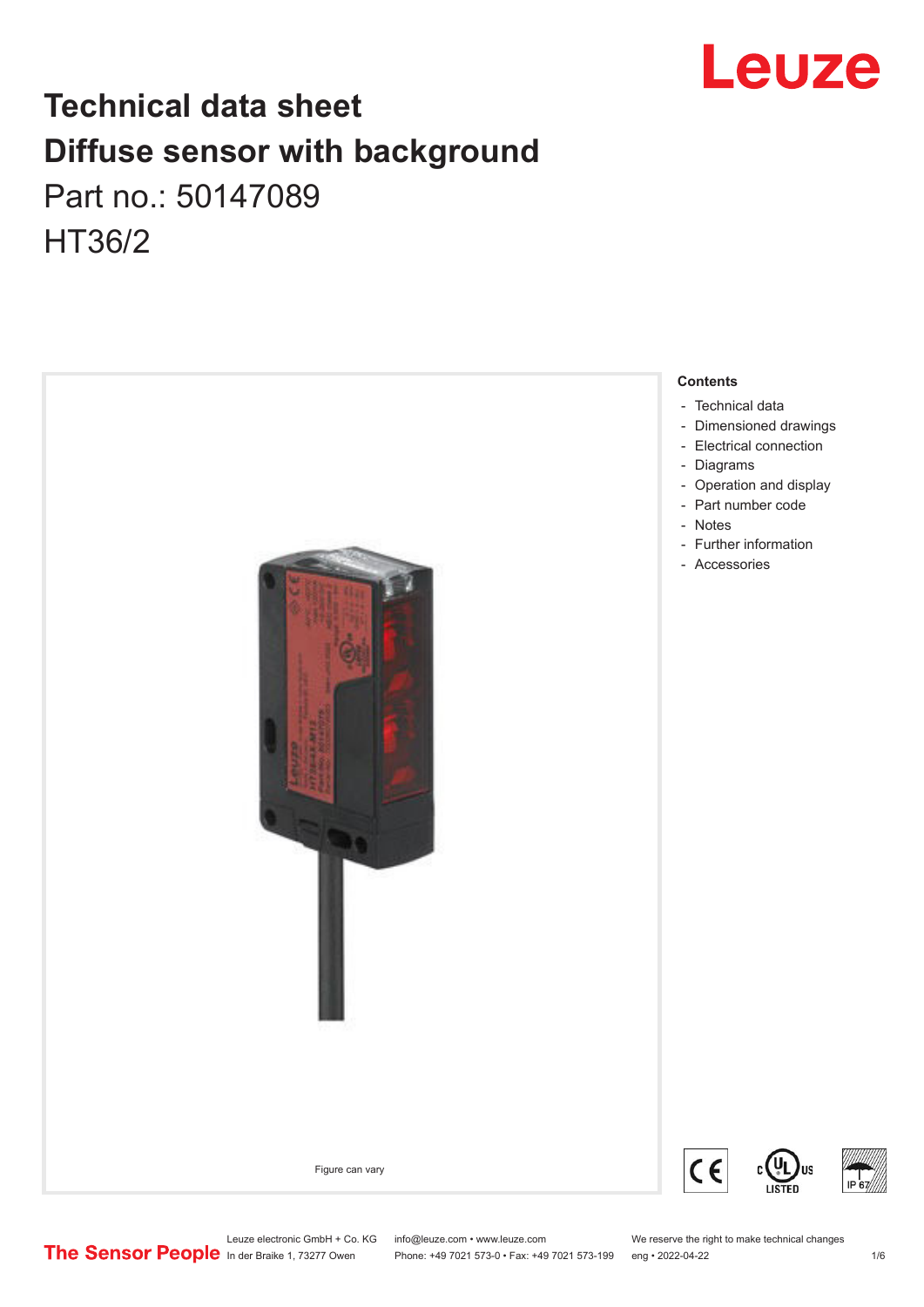# <span id="page-1-0"></span>**Technical data**

#### **Basic data**

**Series** 36 **Operating principle** Diffuse reflection principle with back-

#### **Optical data**

| <b>Black-white error</b>        | < 10% up to 800 mm                   |
|---------------------------------|--------------------------------------|
| <b>Operating range</b>          | Guaranteed operating range           |
| Operating range, white 90%      | 0.012.5m                             |
| Operating range, gray 18%       | $0.051.5$ m                          |
| Operating range, black 6%       | 0.081.1 m                            |
| <b>Operating range limit</b>    | Typical operating range              |
| <b>Operating range limit</b>    | 0.012.5m                             |
| <b>Adjustment range</b>         | 150  2,500 mm                        |
| Beam path                       | Focused                              |
| <b>Light source</b>             | LED, Red                             |
| Wavelength                      | 645 nm                               |
| <b>Transmitted-signal shape</b> | Pulsed                               |
| LED group                       | Exempt group (in acc. with EN 62471) |
| Type of light spot geometry     | Rectangular                          |
| Focus                           | Fixed                                |

#### **Electrical data**

**Protective circuit** Polarity reversal protection

Short circuit protected Transient protection

ground suppression

| 10  30 V, DC, Incl. residual ripple |
|-------------------------------------|
| 0  15 %, From $U_{\rm B}$           |
| $030$ mA                            |
|                                     |

#### **Outputs**

**Number of digital switching outputs** 1 Piece(s)

**Switching outputs Voltage type** DC **Switching current, max.** 100 mA **Switching voltage** 

**Switching output 1**

#### **Timing**

**Switching frequency** 250 Hz **Response time** 2 ms **Readiness delay** 300 ms

high:  $\geq (U_{B} - 2V)$ low: ≤ 2  $V$ 

**Switching element** Transistor, NPN **Switching principle** Light switching



| <b>Connection 1</b>       |                     |
|---------------------------|---------------------|
| <b>Function</b>           | Signal OUT          |
|                           | Voltage supply      |
| <b>Type of connection</b> | Cable               |
| Cable length              | 2,000 mm            |
| <b>Sheathing material</b> | <b>PUR</b>          |
| Cable color               | <b>Black</b>        |
| Number of conductors      | 3-wire              |
| Wire cross section        | $0.14 \text{ mm}^2$ |

#### **Mechanical data**

| 20.5 mm x 76.3 mm x 44 mm    |
|------------------------------|
| <b>Plastic</b>               |
| PC-PBT                       |
| Plastic / PMMA               |
| 100q                         |
| <b>Black</b>                 |
| Through-hole mounting        |
| Via optional mounting device |
|                              |

#### **Operation and display**

| Type of display                     | I FD                    |
|-------------------------------------|-------------------------|
| <b>Number of LEDs</b>               | 2 Piece(s)              |
| <b>Operational controls</b>         | Multiturn potentiometer |
| Function of the operational control | Range adjustment        |

#### **Environmental data**

| Ambient temperature, operation | -40  60 °C |
|--------------------------------|------------|
| Ambient temperature, storage   | -40  70 °C |

#### **Certifications**

| Degree of protection     | IP 67         |
|--------------------------|---------------|
| <b>Protection class</b>  | Ш             |
| <b>Certifications</b>    | c UL US       |
| <b>Standards applied</b> | IFC 60947-5-2 |
|                          |               |

#### **Classification**

| <b>Customs tariff number</b> | 85365019 |
|------------------------------|----------|
| <b>ECLASS 5.1.4</b>          | 27270904 |
| <b>ECLASS 8.0</b>            | 27270904 |
| <b>ECLASS 9.0</b>            | 27270904 |
| ECLASS 10.0                  | 27270904 |
| ECLASS 11.0                  | 27270904 |
| ECLASS 12.0                  | 27270903 |
| <b>ETIM 5.0</b>              | EC002719 |
| <b>ETIM 6.0</b>              | EC002719 |
| <b>ETIM 7.0</b>              | EC002719 |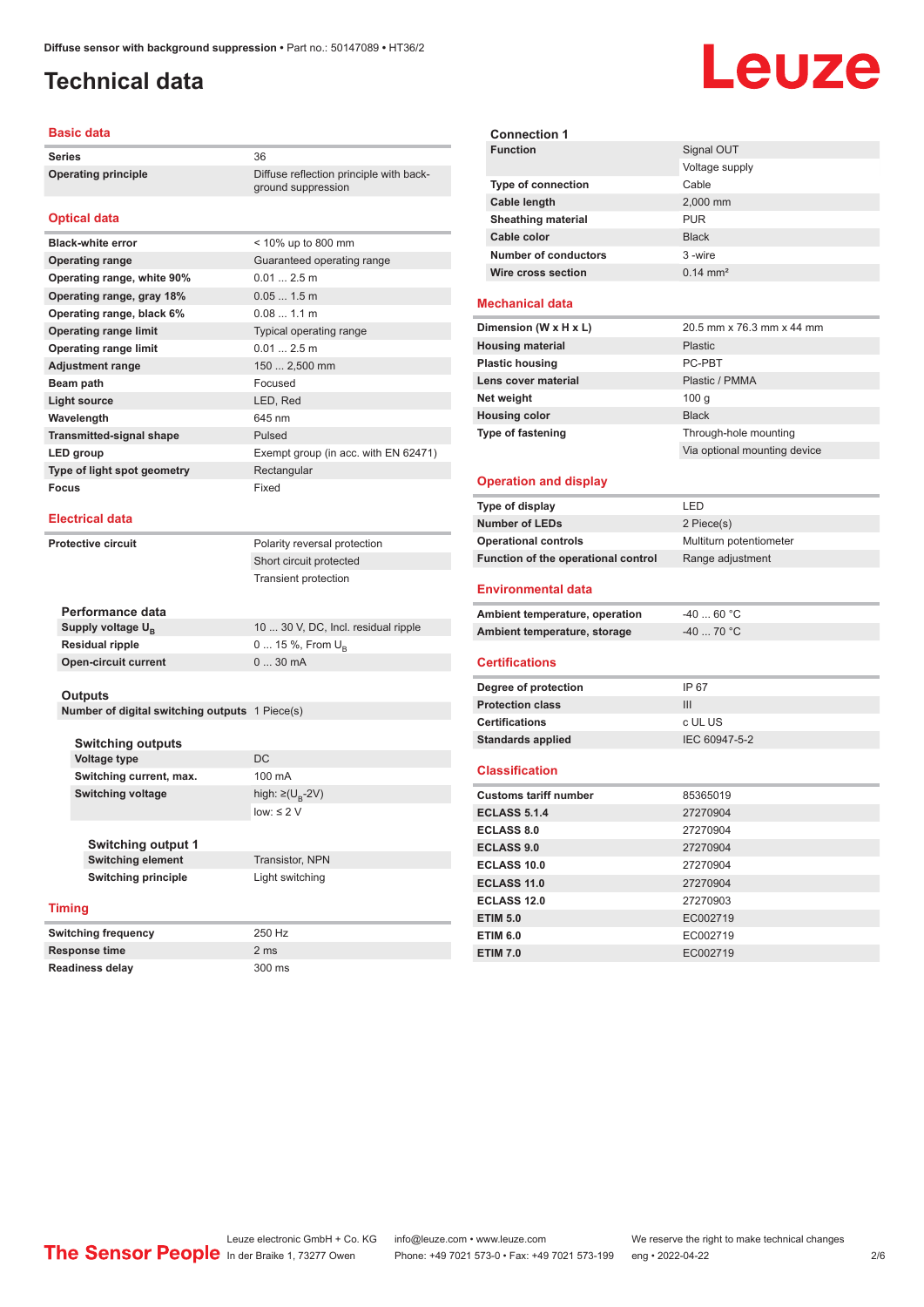# <span id="page-2-0"></span>**Dimensioned drawings**

Leuze

All dimensions in millimeters



**Electrical connection**

### **Connection 1**

| <b>Function</b>             | Signal OUT          |
|-----------------------------|---------------------|
|                             | Voltage supply      |
| <b>Type of connection</b>   | Cable               |
| Cable length                | 2,000 mm            |
| <b>Sheathing material</b>   | <b>PUR</b>          |
| Cable color                 | <b>Black</b>        |
| <b>Number of conductors</b> | 3-wire              |
| Wire cross section          | $0.14 \text{ mm}^2$ |

### **Conductor color Conductor assignment**

| <b>Brown</b> | $V +$            |
|--------------|------------------|
| <b>Blue</b>  | <b>GND</b>       |
| <b>Black</b> | OUT <sub>1</sub> |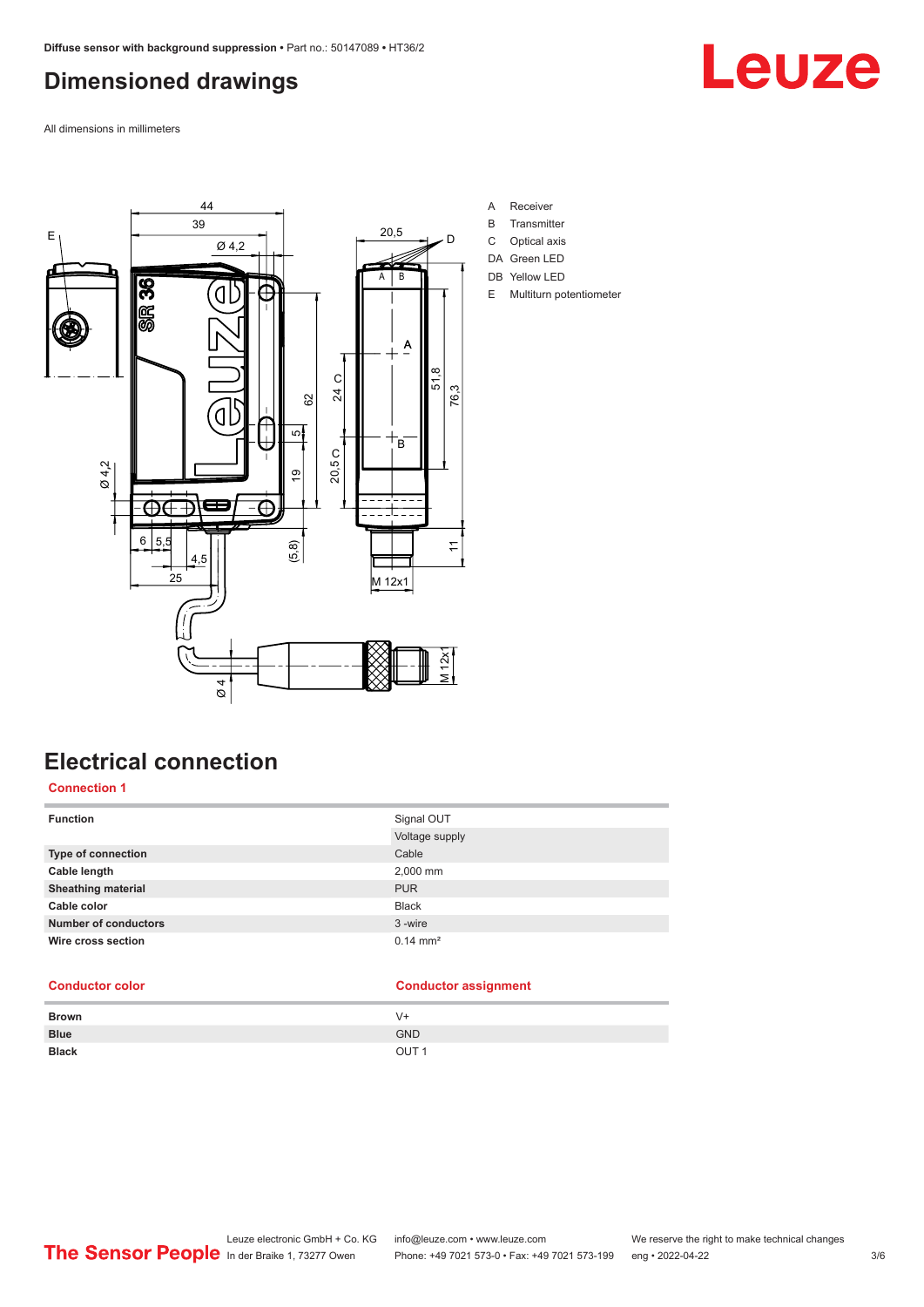# <span id="page-3-0"></span>**Diagrams**

### Typ. response behavior (focusing distance 800 mm)



## Typ. black/white behavior

 $\overline{\mathsf{x}}$ 





# **Operation and display**

| <b>LED</b> | Display                  | <b>Meaning</b>        |
|------------|--------------------------|-----------------------|
|            | Green, continuous light  | Operational readiness |
| C          | Yellow, continuous light | Reflection            |

# Leuze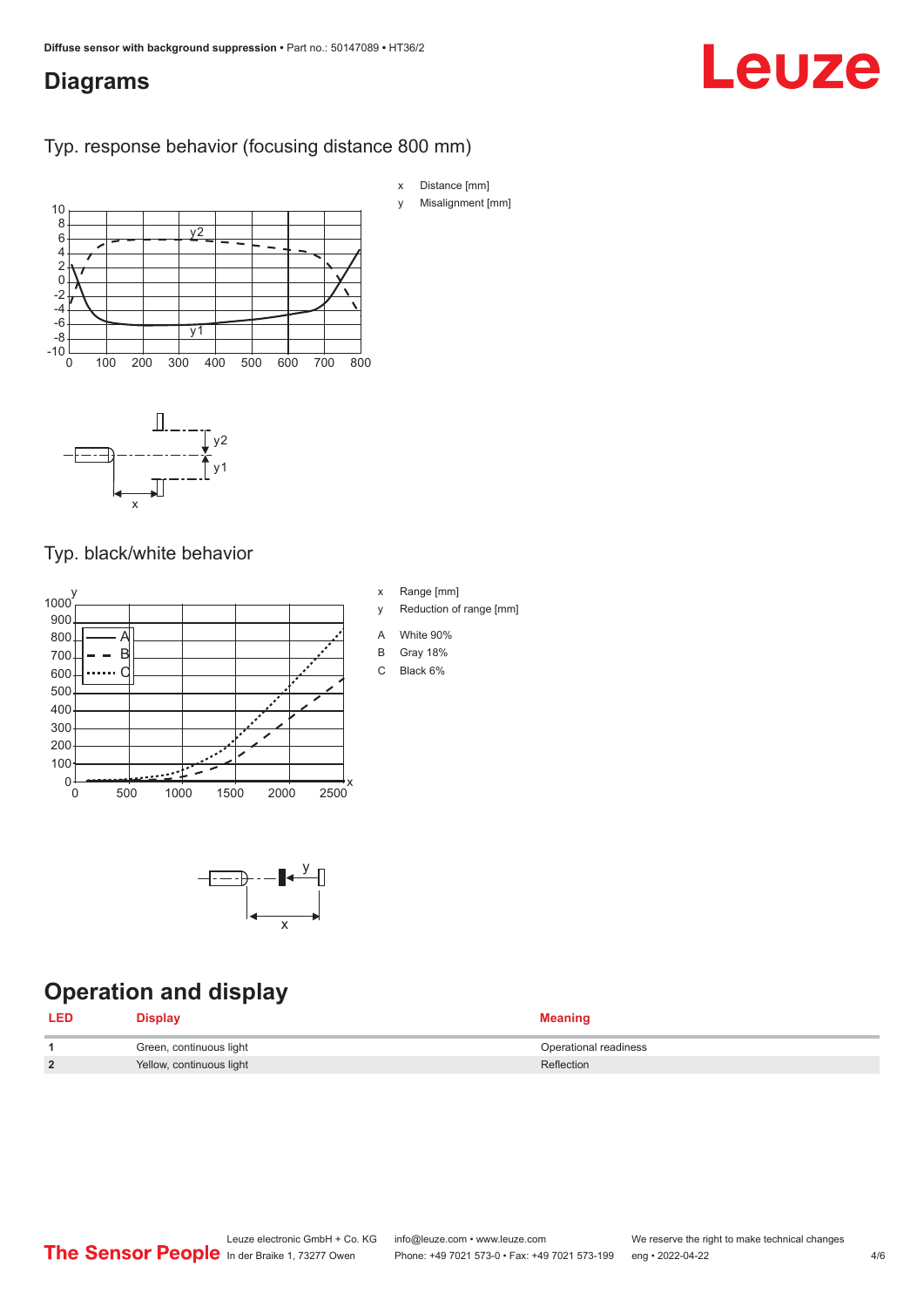# <span id="page-4-0"></span>**Part number code**

Leuze

Part designation: **AAA36 D.E/FG-K**

| AAA36       | Operating principle / construction<br>HT36: Diffuse reflection sensor with background suppression<br>LS36: Throughbeam photoelectric sensor transmitter<br>LE36: Throughbeam photoelectric sensor receiver<br>PRK36: Retro-reflective photoelectric sensor with polarization filter |
|-------------|-------------------------------------------------------------------------------------------------------------------------------------------------------------------------------------------------------------------------------------------------------------------------------------|
| D           | Light type<br>n/a: red light<br>I: infrared light                                                                                                                                                                                                                                   |
| Е           | Equipment<br>$n/a$ : standard<br>1: 270° potentiometer<br>D: Depolarizing media                                                                                                                                                                                                     |
| FG          | Switching output / Function<br>2: NPN transistor output, light switching<br>N: NPN transistor output, dark switching<br>4: PNP transistor output, light switching<br>P: PNP transistor output, dark switching<br>X: pin not used                                                    |
| κ           | n/a: cable, standard length 2000 mm, 3-wire<br>200-M12: cable, length 200 mm with M12 connector, 4-pin, axial (plug)<br>M12: M12 connector, 4-pin (plug)                                                                                                                            |
| <b>Note</b> |                                                                                                                                                                                                                                                                                     |
|             | $\&$ A list with all available device types can be found on the Leuze website at www.leuze.com.                                                                                                                                                                                     |

## **Notes**

| <b>Observe intended use!</b>                                                                                                                                                                                               |
|----------------------------------------------------------------------------------------------------------------------------------------------------------------------------------------------------------------------------|
| $\%$ This product is not a safety sensor and is not intended as personnel protection.<br>₹ The product may only be put into operation by competent persons.<br>♦ Only use the product in accordance with its intended use. |

#### **For UL applications:**

ª For UL applications, use is only permitted in Class 2 circuits in accordance with the NEC (National Electric Code). ª These proximity switches shall be used with UL Listed Cable assemblies rated 30V, 0.5A min, in the field installation, or equivalent (categories: CYJV/ CYJV7 or PVVA/PVVA7)

# **Further information**

- Light source: Average life expectancy 100,000 h at an ambient temperature of 25 °C
- Response time: For short decay times, an ohmic load of approx. 5 kOhm is recommended